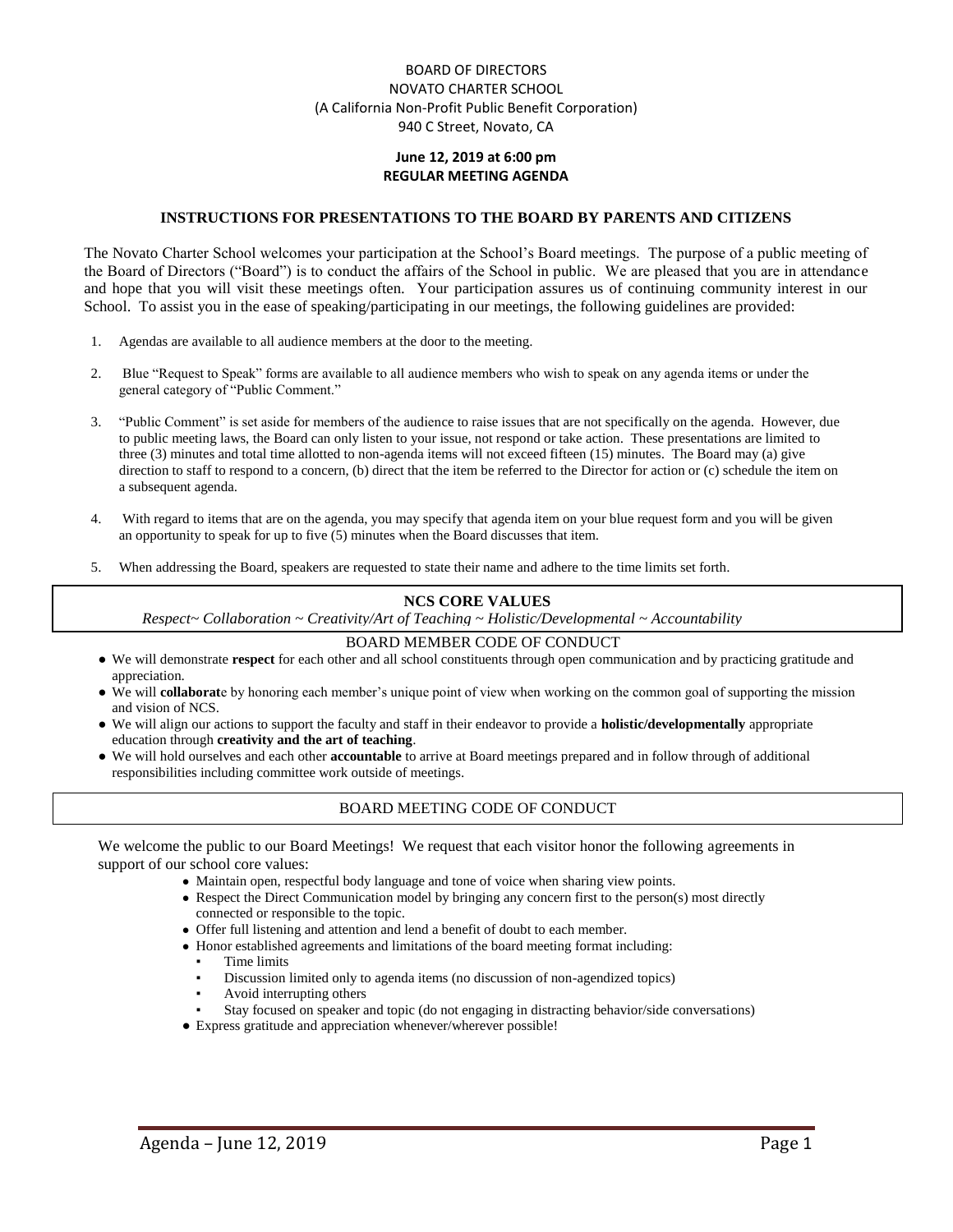# NOVATO CHARTER SCHOOL REGULAR MEETING OF THE BOARD OF DIRECTORS (A California Non-Profit Public Benefit Corporation) 940 C Street, Novato, CA **Wednesday, June 12, 2019, at 6:00 pm**

| <b>AGENDA ITEM</b> |                                                                                                                                                                                                                                                                                                                                                                                                                                                                                    |               |        | <b>SPONSOR</b> |               | Approx. Time |
|--------------------|------------------------------------------------------------------------------------------------------------------------------------------------------------------------------------------------------------------------------------------------------------------------------------------------------------------------------------------------------------------------------------------------------------------------------------------------------------------------------------|---------------|--------|----------------|---------------|--------------|
| $\mathbf{1}$       | <b>Call Meeting to Order, Roll Call</b>                                                                                                                                                                                                                                                                                                                                                                                                                                            | Nicol Brescia |        | 5 Min.         |               |              |
|                    | <b>Board Member</b>                                                                                                                                                                                                                                                                                                                                                                                                                                                                | Present       | Absent | Late           | Arrival time  |              |
|                    | Craig Allender (CA)                                                                                                                                                                                                                                                                                                                                                                                                                                                                |               |        |                |               |              |
|                    | Erik Berkowitz (EB)                                                                                                                                                                                                                                                                                                                                                                                                                                                                |               |        |                |               |              |
|                    | Nicol Brescia (NB)                                                                                                                                                                                                                                                                                                                                                                                                                                                                 |               |        |                |               |              |
|                    | Lia Heath (LH)                                                                                                                                                                                                                                                                                                                                                                                                                                                                     |               |        |                |               |              |
|                    | Alexandria Quam (AQ)                                                                                                                                                                                                                                                                                                                                                                                                                                                               |               |        |                |               |              |
| 2                  | <b>Agenda Modification</b>                                                                                                                                                                                                                                                                                                                                                                                                                                                         |               |        |                | Nicol Brescia | 5 Min.       |
| 3                  | <b>Public Comment</b><br>Nicol Brescia<br>This is the opportunity for members of the community to speak on topics that are not<br>agendized on tonight's board meeting. Because these are not agendized items the board<br>and staff may not dialog back and forth with you. If you have a specific question that<br>staff may be able to answer, staff may contact you. Should a board member chose to<br>have this placed on a future meeting they may contact staff to do that. |               |        |                |               | 5 Min.       |
| $\overline{4}$     | <b>Consent Agenda Items</b><br>A. Minutes from the 4/24/19 meeting                                                                                                                                                                                                                                                                                                                                                                                                                 |               |        |                | Nicol Brescia | 5 Min.       |
| 5                  | <b>Board Discussion/Action Items</b><br>Nicol Brescia<br>A. 2019-20 Budget Presentation<br>B. LCAP Review & Discussion<br>C. 2019-20 Compensation: Salary Schedule Review<br>D. Approve Form 990                                                                                                                                                                                                                                                                                   |               |        |                |               | 60 Min.      |
| 6                  | Information Items: Administrative Reports Nikki Lloyd/April Jackson<br>A. Board Election Results<br><b>B.</b> PIR Plan Review<br>C. Legal updates<br>D. Facilities Update/Fund-In-Need<br>E. Emergency Preparedness                                                                                                                                                                                                                                                                |               |        |                |               | 30 Min.      |